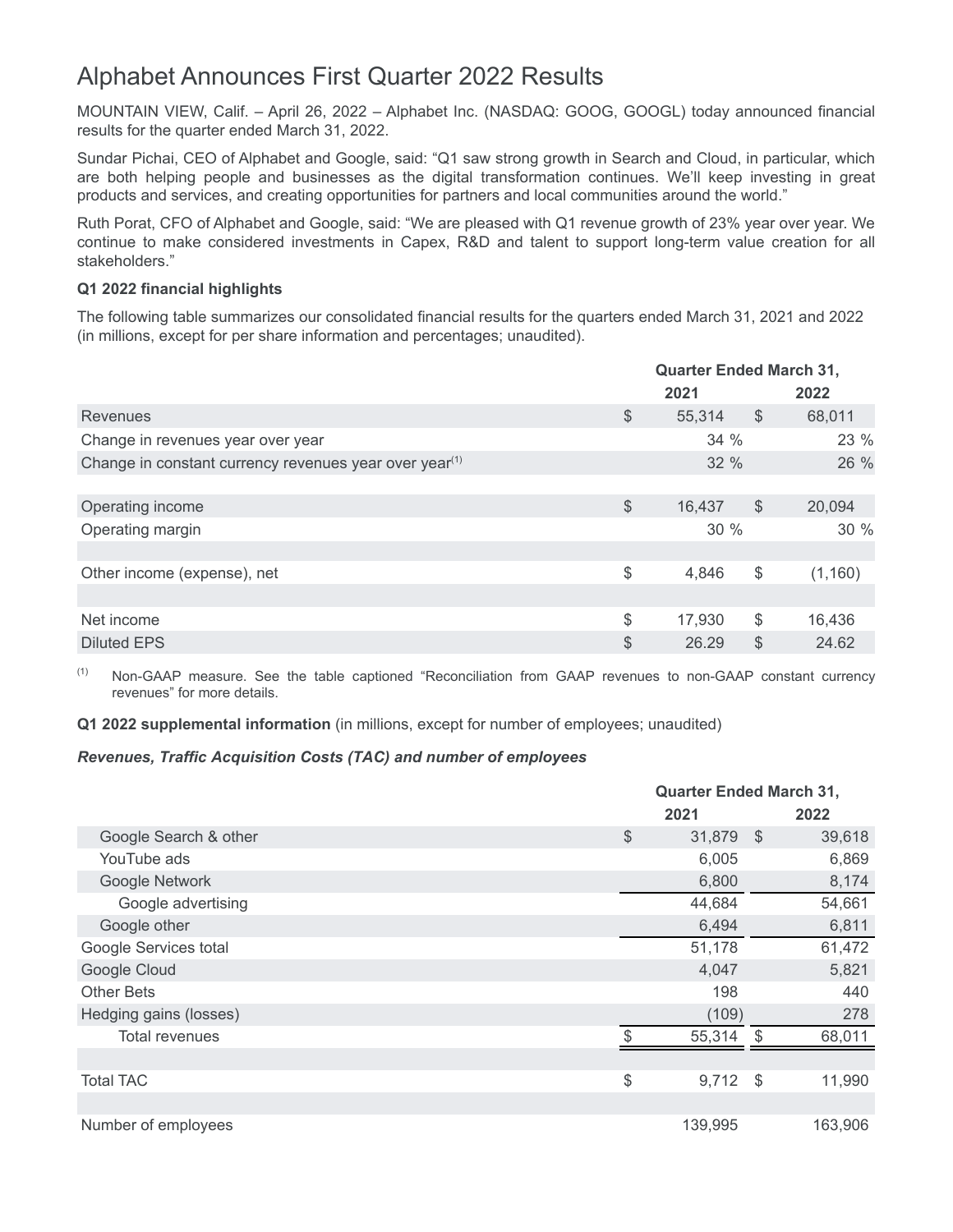|                              | <b>Quarter Ended March 31,</b> |  |          |  |
|------------------------------|--------------------------------|--|----------|--|
|                              | 2021                           |  | 2022     |  |
| Operating income (loss):     |                                |  |          |  |
| Google Services              | \$<br>19,546 \$                |  | 22,920   |  |
| Google Cloud                 | (974)                          |  | (931)    |  |
| <b>Other Bets</b>            | (1, 145)                       |  | (1, 155) |  |
| Corporate costs, unallocated | (990)                          |  | (740)    |  |
| Total income from operations | 16.437                         |  | 20,094   |  |

# **Stock Repurchase**

On April 20, 2022, the Board of Directors of Alphabet authorized the company to repurchase up to an additional \$70.0 billion of its Class A and Class C shares in a manner deemed in the best interest of the company and its stockholders, taking into account the economic cost and prevailing market conditions, including the relative trading prices and volumes of the Class A and Class C shares. The repurchases are expected to be executed from time to time, subject to general business and market conditions and other investment opportunities, through open market purchases or privately negotiated transactions, including through Rule 10b5-1 plans.

## **Webcast and conference call information**

A live audio webcast of our first quarter 2022 earnings release call will be available on YouTube at https:// youtu.be/6X1cAEVor1M. The call begins today at 2:00 PM (PT) / 5:00 PM (ET). This press release, including the reconciliations of certain non-GAAP measures to their nearest comparable GAAP measures, is also available at http://abc.xyz/investor.

We also provide announcements regarding our financial performance, including SEC filings, investor events, press and earnings releases, and blogs, on our investor relations website (http://abc.xyz/investor).

We also share Google news and product updates on Google's Keyword blog at https://www.blog.google/, which may be of interest or material to our investors.

## **Forward-looking statements**

This press release may contain forward-looking statements that involve risks and uncertainties. Actual results may differ materially from the results predicted, and reported results should not be considered as an indication of future performance. The potential risks and uncertainties that could cause actual results to differ from the results predicted include, among others, those risks and uncertainties included under the captions "Risk Factors" and "Management's Discussion and Analysis of Financial Condition and Results of Operations" in our Annual Report on Form 10-K for the year ended December 31, 2021, which is on file with the SEC and is available on our investor relations website at http://abc.xyz/investor and on the SEC website at www.sec.gov. Additional information will also be set forth in our Quarterly Report on Form 10-Q for the quarter ended March 31, 2022. All information provided in this release and in the attachments is as of April 26, 2022. Undue reliance should not be placed on the forward-looking statements in this press release, which are based on information available to us on the date hereof. We undertake no duty to update this information unless required by law.

## **About non-GAAP financial measures**

To supplement our consolidated financial statements, which are prepared and presented in accordance with GAAP, we use the following non-GAAP financial measures: free cash flow; constant currency revenues; and percentage change in constant currency revenues. The presentation of this financial information is not intended to be considered in isolation or as a substitute for, or superior to, the financial information prepared and presented in accordance with GAAP.

We use these non-GAAP financial measures for financial and operational decision-making and as a means to evaluate period-to-period comparisons. We believe that these non-GAAP financial measures provide meaningful supplemental information regarding our performance and liquidity by excluding certain items that may not be indicative of our recurring core business operating results, such as our revenues excluding the effect of foreign exchange rate movements and hedging activities. We believe that both management and investors benefit from referring to these non-GAAP financial measures in assessing our performance and when planning, forecasting, and analyzing future periods. These non-GAAP financial measures also facilitate management's internal comparisons to our historical performance and liquidity as well as comparisons to our competitors' operating results. We believe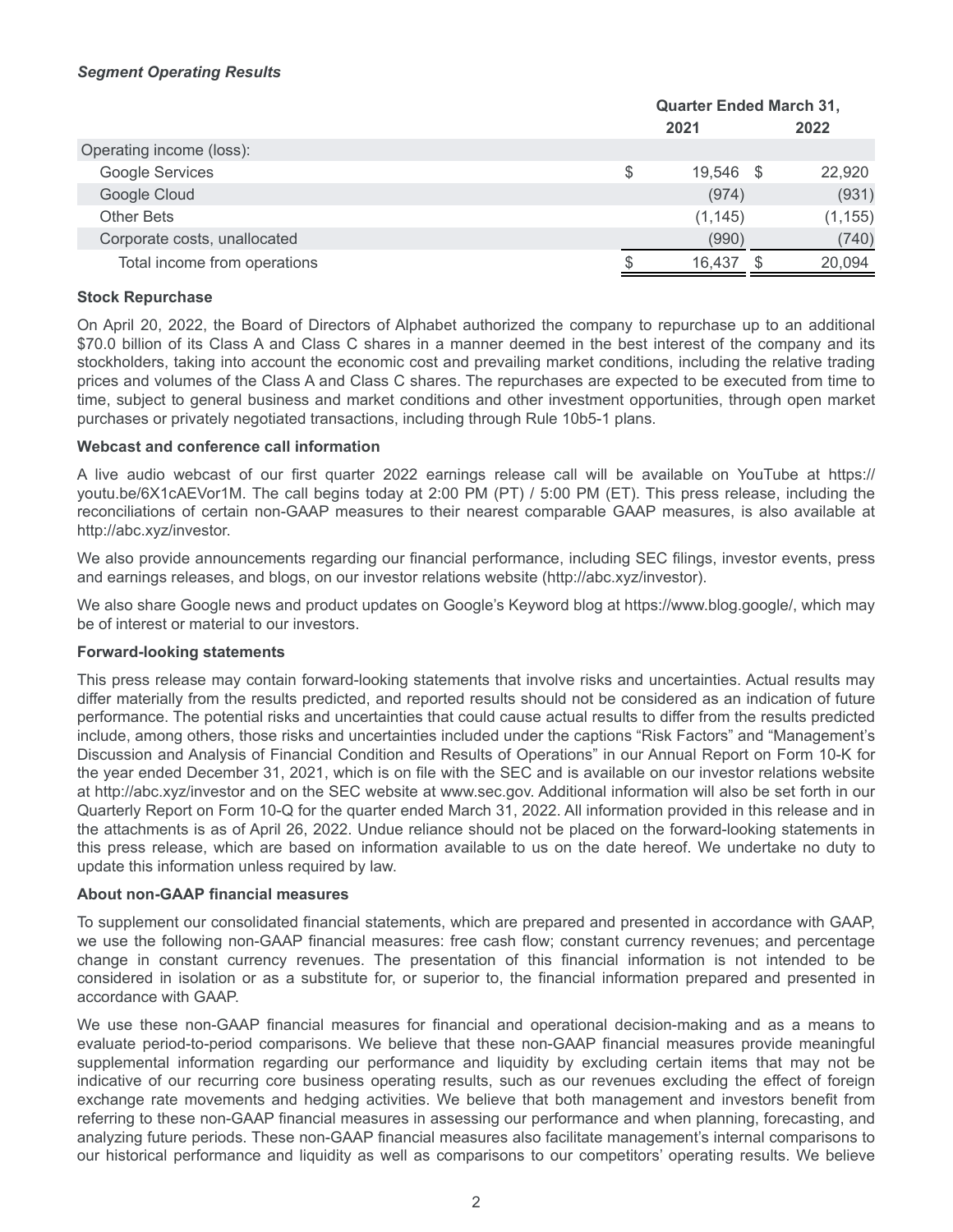these non-GAAP financial measures are useful to investors both because (1) they allow for greater transparency with respect to key metrics used by management in its financial and operational decision-making and (2) they are used by our institutional investors and the analyst community to help them analyze the health of our business.

There are a number of limitations related to the use of non-GAAP financial measures. We compensate for these limitations by providing specific information regarding the GAAP amounts excluded from these non-GAAP financial measures and evaluating these non-GAAP financial measures together with their relevant financial measures in accordance with GAAP.

For more information on these non-GAAP financial measures, please see the tables captioned "Reconciliation from net cash provided by operating activities to free cash flow" and "Reconciliation from GAAP revenues to non-GAAP constant currency revenues" included at the end of this release.

## **Contact**

Investor relations Media investor-relations@abc.xyz press@abc.xyz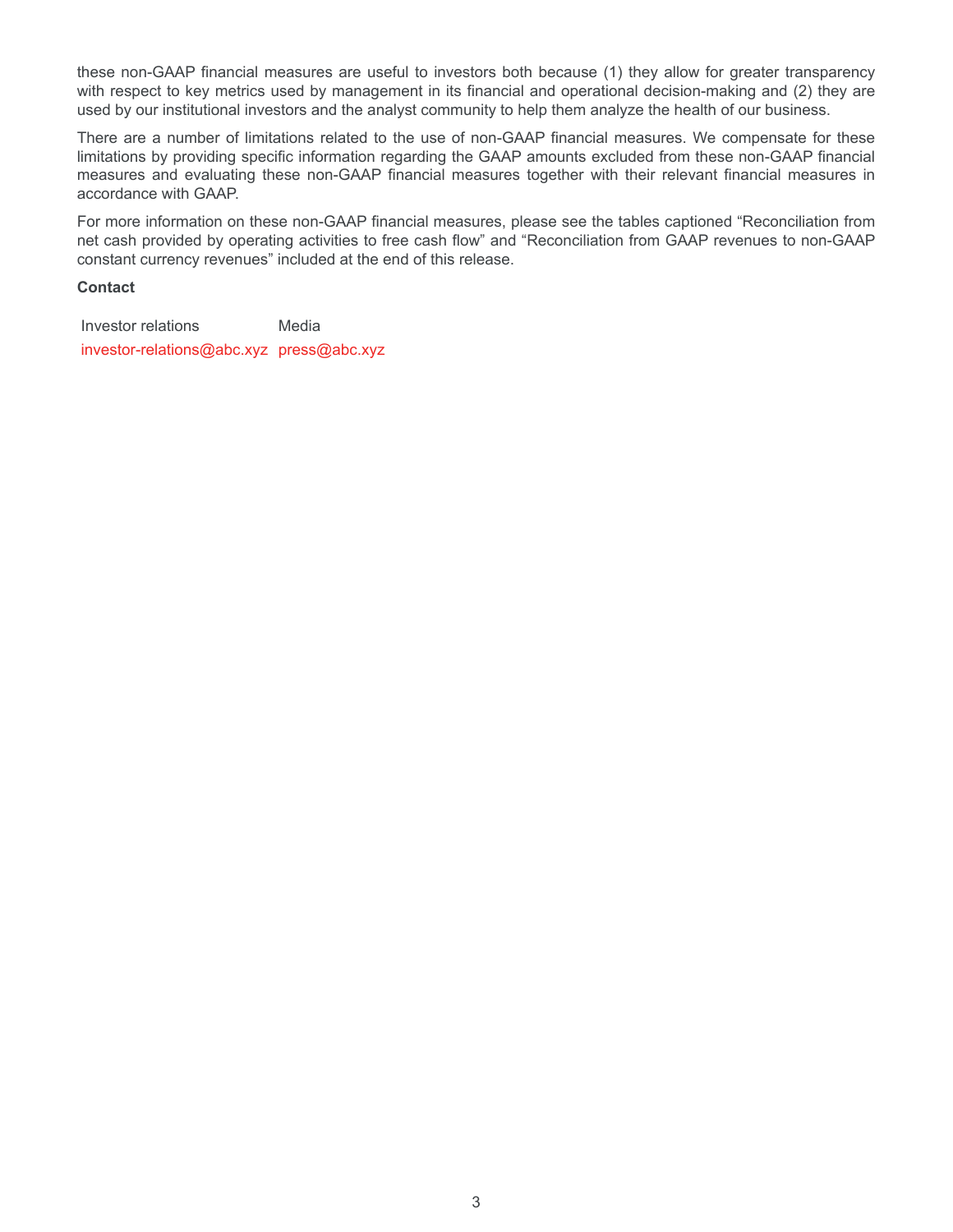# **Alphabet Inc. CONSOLIDATED BALANCE SHEETS**

(In millions, except share amounts which are reflected in thousands and par value per share amounts)

|                                                                                                                                                                                                                                                                                                                                                              | As of December 31,<br>2021 |                         | As of March 31,<br>2022<br>(unaudited) |
|--------------------------------------------------------------------------------------------------------------------------------------------------------------------------------------------------------------------------------------------------------------------------------------------------------------------------------------------------------------|----------------------------|-------------------------|----------------------------------------|
| <b>Assets</b>                                                                                                                                                                                                                                                                                                                                                |                            |                         |                                        |
| Current assets:                                                                                                                                                                                                                                                                                                                                              |                            |                         |                                        |
| Cash and cash equivalents                                                                                                                                                                                                                                                                                                                                    | \$<br>20,945               | $\sqrt[6]{\frac{1}{2}}$ | 20,886                                 |
| Marketable securities                                                                                                                                                                                                                                                                                                                                        | 118,704                    |                         | 113,084                                |
| Total cash, cash equivalents, and marketable securities                                                                                                                                                                                                                                                                                                      | 139,649                    |                         | 133,970                                |
| Accounts receivable, net                                                                                                                                                                                                                                                                                                                                     | 39,304                     |                         | 34,703                                 |
| Income taxes receivable, net                                                                                                                                                                                                                                                                                                                                 | 966                        |                         | 919                                    |
| Inventory                                                                                                                                                                                                                                                                                                                                                    | 1,170                      |                         | 1,369                                  |
| Other current assets                                                                                                                                                                                                                                                                                                                                         | 7,054                      |                         | 6,892                                  |
| <b>Total current assets</b>                                                                                                                                                                                                                                                                                                                                  | 188,143                    |                         | 177,853                                |
| Non-marketable securities                                                                                                                                                                                                                                                                                                                                    | 29,549                     |                         | 30,544                                 |
| Deferred income taxes                                                                                                                                                                                                                                                                                                                                        | 1,284                      |                         | 1,388                                  |
| Property and equipment, net                                                                                                                                                                                                                                                                                                                                  | 97,599                     |                         | 104,218                                |
| Operating lease assets                                                                                                                                                                                                                                                                                                                                       | 12,959                     |                         | 12,992                                 |
| Intangible assets, net                                                                                                                                                                                                                                                                                                                                       | 1,417                      |                         | 1,313                                  |
| Goodwill                                                                                                                                                                                                                                                                                                                                                     | 22,956                     |                         | 23,010                                 |
| Other non-current assets                                                                                                                                                                                                                                                                                                                                     | 5,361                      |                         | 5,778                                  |
| <b>Total assets</b>                                                                                                                                                                                                                                                                                                                                          | \$<br>359,268              | $\frac{1}{2}$           | 357,096                                |
| <b>Liabilities and Stockholders' Equity</b>                                                                                                                                                                                                                                                                                                                  |                            |                         |                                        |
| <b>Current liabilities:</b>                                                                                                                                                                                                                                                                                                                                  |                            |                         |                                        |
| Accounts payable                                                                                                                                                                                                                                                                                                                                             | \$<br>6,037                | $\mathcal{S}$           | 3,436                                  |
| Accrued compensation and benefits                                                                                                                                                                                                                                                                                                                            | 13,889                     |                         | 9,803                                  |
| Accrued expenses and other current liabilities                                                                                                                                                                                                                                                                                                               | 31,236                     |                         | 33,051                                 |
| Accrued revenue share                                                                                                                                                                                                                                                                                                                                        | 8,996                      |                         | 8,116                                  |
| Deferred revenue                                                                                                                                                                                                                                                                                                                                             | 3,288                      |                         | 3,198                                  |
| Income taxes payable, net                                                                                                                                                                                                                                                                                                                                    | 808                        |                         | 4,344                                  |
| <b>Total current liabilities</b>                                                                                                                                                                                                                                                                                                                             | 64,254                     |                         | 61,948                                 |
| Long-term debt                                                                                                                                                                                                                                                                                                                                               | 14,817                     |                         | 14,791                                 |
| Deferred revenue, non-current                                                                                                                                                                                                                                                                                                                                | 535                        |                         | 499                                    |
| Income taxes payable, non-current                                                                                                                                                                                                                                                                                                                            | 9,176                      |                         | 9,406                                  |
| Deferred income taxes                                                                                                                                                                                                                                                                                                                                        | 5,257                      |                         | 2,843                                  |
| Operating lease liabilities                                                                                                                                                                                                                                                                                                                                  | 11,389                     |                         | 11,363                                 |
| Other long-term liabilities                                                                                                                                                                                                                                                                                                                                  | 2,205                      |                         | 2,242                                  |
| <b>Total liabilities</b>                                                                                                                                                                                                                                                                                                                                     | 107,633                    |                         | 103,092                                |
| Contingencies                                                                                                                                                                                                                                                                                                                                                |                            |                         |                                        |
| Stockholders' equity:                                                                                                                                                                                                                                                                                                                                        |                            |                         |                                        |
| Preferred stock, \$0.001 par value per share, 100,000 shares authorized; no<br>shares issued and outstanding                                                                                                                                                                                                                                                 | $\mathbf 0$                |                         | $\Omega$                               |
| Class A, Class B, and Class C stock and additional paid-in capital, \$0.001 par<br>value per share: 15,000,000 shares authorized (Class A 9,000,000, Class B<br>3,000,000, Class C 3,000,000); 662,121 (Class A 300,737, Class B 44,665,<br>Class C 316,719) and 658,763 (Class A 300,763, Class B 44,404, Class C<br>313,596) shares issued and outstanding | 61.774                     |                         | 62,832                                 |
| Accumulated other comprehensive income (loss)                                                                                                                                                                                                                                                                                                                | (1,623)                    |                         | (4,049)                                |
| Retained earnings                                                                                                                                                                                                                                                                                                                                            | 191,484                    |                         | 195,221                                |
| Total stockholders' equity                                                                                                                                                                                                                                                                                                                                   | 251,635                    |                         | 254,004                                |
|                                                                                                                                                                                                                                                                                                                                                              | \$<br>359,268              | - \$                    | 357,096                                |
| Total liabilities and stockholders' equity                                                                                                                                                                                                                                                                                                                   |                            |                         |                                        |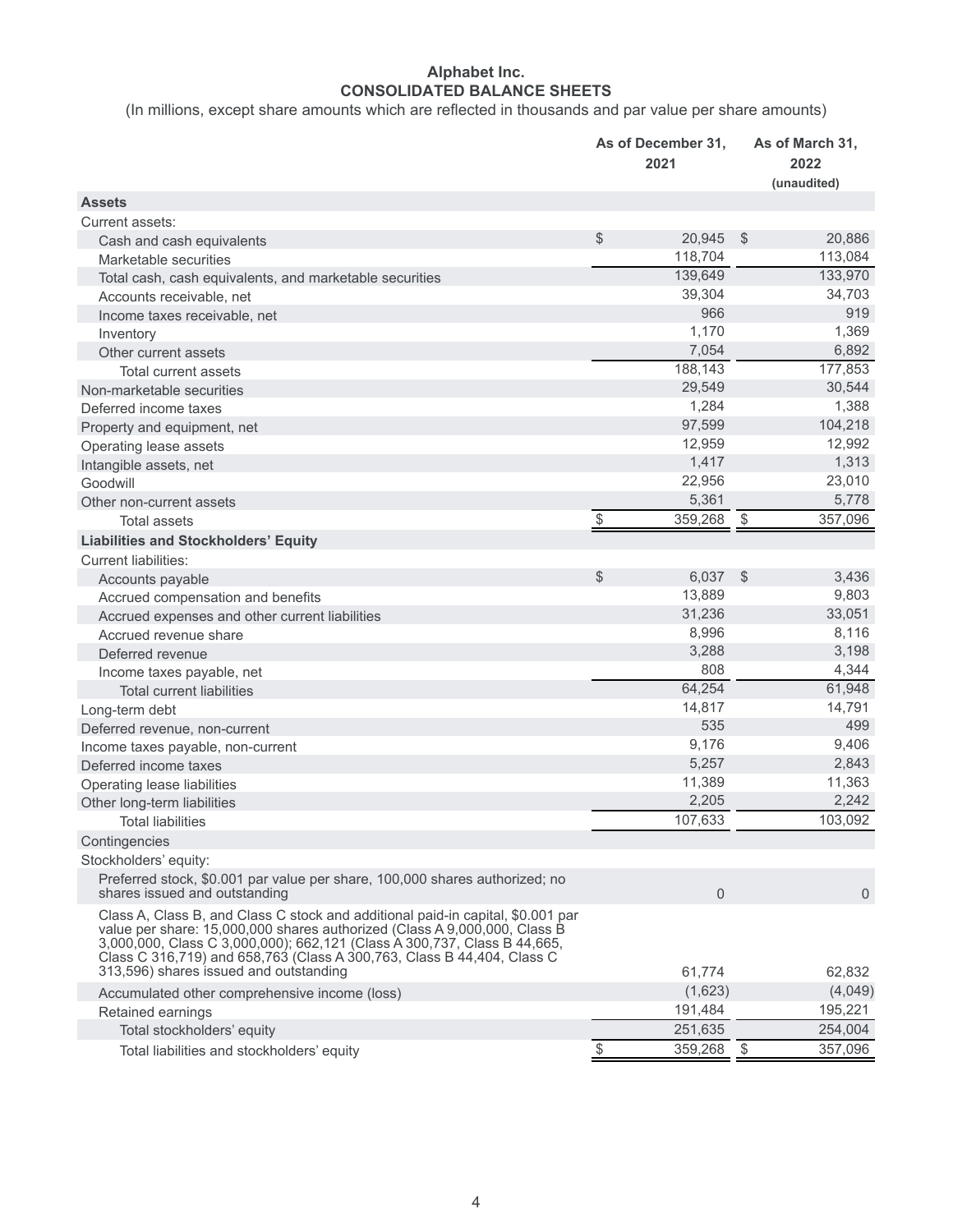# **Alphabet Inc. CONSOLIDATED STATEMENTS OF INCOME**

(In millions, except share amounts which are reflected in thousands and per share amounts)

|                                                                   | <b>Quarter Ended March 31,</b> |      |          |  |
|-------------------------------------------------------------------|--------------------------------|------|----------|--|
|                                                                   | 2021                           |      | 2022     |  |
|                                                                   | (unaudited)                    |      |          |  |
| Revenues                                                          | \$<br>55,314                   | - \$ | 68,011   |  |
| Costs and expenses:                                               |                                |      |          |  |
| Cost of revenues                                                  | 24,103                         |      | 29,599   |  |
| Research and development                                          | 7,485                          |      | 9,119    |  |
| Sales and marketing                                               | 4,516                          |      | 5,825    |  |
| General and administrative                                        | 2,773                          |      | 3,374    |  |
| Total costs and expenses                                          | 38,877                         |      | 47,917   |  |
| Income from operations                                            | 16,437                         |      | 20,094   |  |
| Other income (expense), net                                       | 4,846                          |      | (1, 160) |  |
| Income before income taxes                                        | 21,283                         |      | 18,934   |  |
| Provision for income taxes                                        | 3,353                          |      | 2,498    |  |
| Net income                                                        | \$<br>17,930                   | -\$  | 16,436   |  |
|                                                                   |                                |      |          |  |
| Basic earnings per share of Class A, Class B, and Class C stock   | \$<br>26.63                    | -\$  | 24.90    |  |
| Diluted earnings per share of Class A, Class B, and Class C stock | \$<br>26.29                    | -\$  | 24.62    |  |
| Number of shares used in basic earnings per share calculation     | 673,220                        |      | 660,171  |  |
| Number of shares used in diluted earnings per share calculation   | 682,071                        |      | 667,551  |  |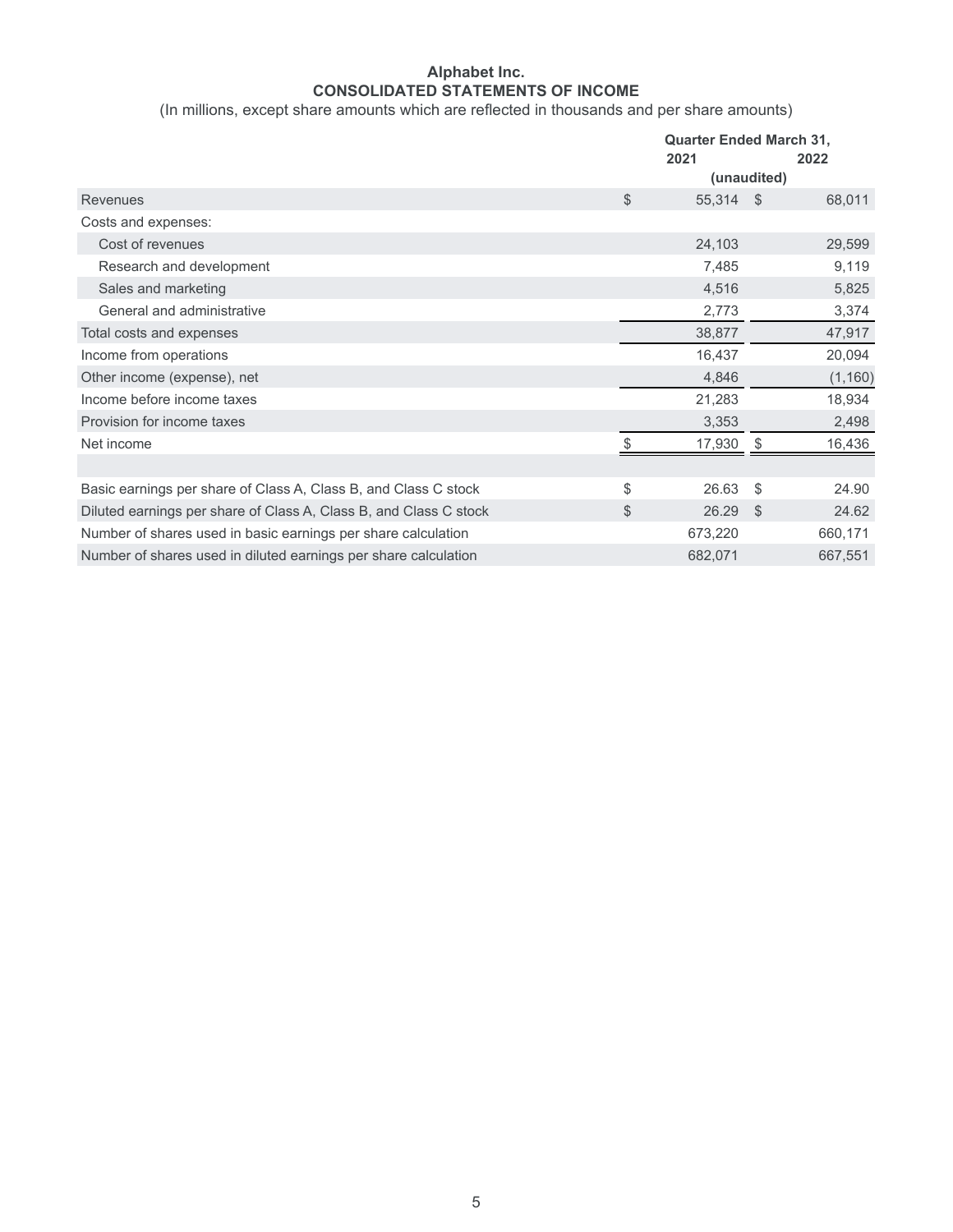## **Alphabet Inc. CONSOLIDATED STATEMENTS OF CASH FLOWS** (In millions)

|                                                                        | <b>Quarter Ended March 31,</b><br>2021<br>2022<br>(unaudited) |      |                |
|------------------------------------------------------------------------|---------------------------------------------------------------|------|----------------|
| <b>Operating activities</b>                                            |                                                               |      |                |
| Net income                                                             | \$<br>17,930                                                  | - \$ | 16,436         |
| Adjustments:                                                           |                                                               |      |                |
| Depreciation and impairment of property and equipment                  | 2,525                                                         |      | 3,591          |
| Amortization and impairment of intangible assets                       | 228                                                           |      | 191            |
| Stock-based compensation expense                                       | 3,745                                                         |      | 4,504          |
| Deferred income taxes                                                  | 1,100                                                         |      | (2,090)        |
| (Gain) loss on debt and equity securities, net                         | (4, 751)                                                      |      | 1,437          |
| Other                                                                  | (255)                                                         |      | 140            |
| Changes in assets and liabilities, net of effects of acquisitions:     |                                                               |      |                |
| Accounts receivable                                                    | 2,794                                                         |      | 4,364          |
| Income taxes, net                                                      | 785                                                           |      | 3,820          |
| Other assets                                                           | 7                                                             |      | (776)          |
| Accounts payable                                                       | (982)                                                         |      | (2, 373)       |
| Accrued expenses and other liabilities                                 | (3,530)                                                       |      | (3,216)        |
| Accrued revenue share                                                  | (444)                                                         |      | (828)          |
| Deferred revenue                                                       | 137                                                           |      | (94)           |
| Net cash provided by operating activities                              | 19,289                                                        |      | 25,106         |
| <b>Investing activities</b>                                            |                                                               |      |                |
| Purchases of property and equipment                                    | (5,942)                                                       |      | (9,786)        |
| Purchases of marketable securities                                     | (36, 426)                                                     |      | (28, 462)      |
| Maturities and sales of marketable securities                          | 39,248                                                        |      | 29,779         |
| Purchases of non-marketable securities                                 | (646)                                                         |      | (776)          |
| Maturities and sales of non-marketable securities                      | 19                                                            |      | 12             |
| Acquisitions, net of cash acquired, and purchases of intangible assets | (1,666)                                                       |      | (173)          |
| Other investing activities                                             | 30                                                            |      | 355            |
| Net cash used in investing activities                                  | (5, 383)                                                      |      | (9,051)        |
| <b>Financing activities</b>                                            |                                                               |      |                |
| Net payments related to stock-based award activities                   | (2, 184)                                                      |      | (2,916)        |
| Repurchases of stock                                                   | (11, 395)                                                     |      | (13,300)       |
| Proceeds from issuance of debt, net of costs                           | 900                                                           |      | 16,422         |
| Repayments of debt                                                     | (937)                                                         |      | (16, 420)      |
| Proceeds from sale of interest in consolidated entities, net           | 10                                                            |      | $\overline{0}$ |
| Net cash used in financing activities                                  | (13,606)                                                      |      | (16, 214)      |
| Effect of exchange rate changes on cash and cash equivalents           | (143)                                                         |      | 100            |
| Net increase (decrease) in cash and cash equivalents                   | 157                                                           |      | (59)           |
| Cash and cash equivalents at beginning of period                       | 26,465                                                        |      | 20,945         |
| Cash and cash equivalents at end of period                             | \$<br>26,622                                                  | -\$  | 20,886         |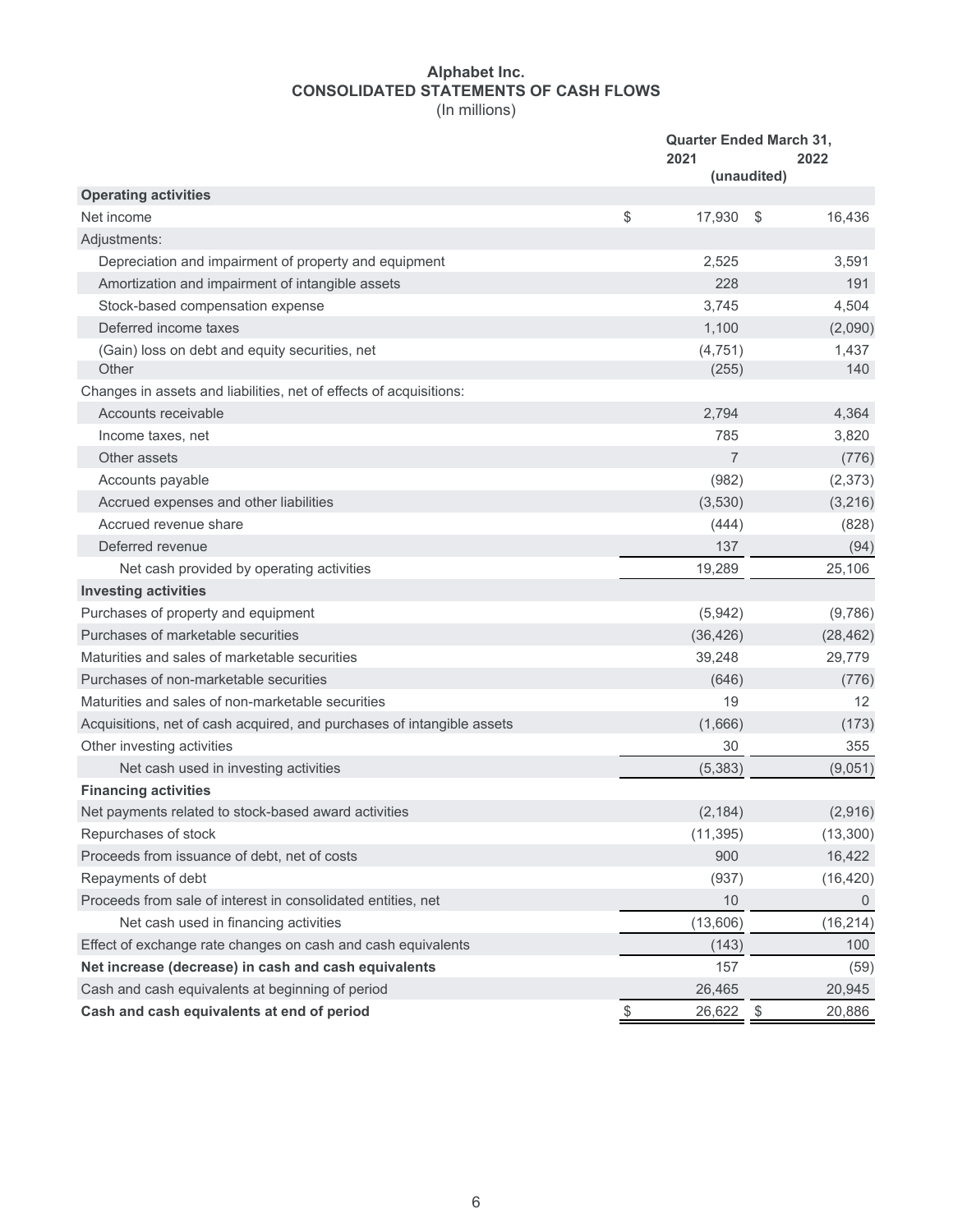**Reconciliation from net cash provided by operating activities to free cash flow** (in millions; unaudited)**:**

We provide free cash flow because it is a liquidity measure that provides useful information to management and investors about the amount of cash generated by the business that can be used for strategic opportunities, including investing in our business and acquisitions, and to strengthen our balance sheet.

|                                           | <b>Quarter Ended</b><br>March 31, 2022 |  |  |
|-------------------------------------------|----------------------------------------|--|--|
| Net cash provided by operating activities | 25.106                                 |  |  |
| Less: purchases of property and equipment | (9.786)                                |  |  |
| Free cash flow                            | 15.320                                 |  |  |

*Free cash flow:* We define free cash flow as net cash provided by operating activities less capital expenditures.

**Reconciliation from GAAP revenues to non-GAAP constant currency revenues** (in millions, except percentages; unaudited)**:**

We provide non-GAAP constant currency revenues and the non-GAAP percentage change in constant currency revenues because they facilitate the comparison of current results to historic performance by excluding the effect of foreign exchange rate movements and hedging activities, which are not indicative of our core operating results.

# *Comparison from the Quarter Ended March 31, 2020 to the Quarter Ended March 31, 2021*

|                                           | <b>Quarter Ended</b> |                |            |                |                                |
|-------------------------------------------|----------------------|----------------|------------|----------------|--------------------------------|
|                                           |                      | March 31, 2020 |            | March 31, 2021 | % Change<br>from Prior<br>Year |
| <b>EMEA</b> revenues                      | $\mathbb{S}$         | 12,845         | <b>S</b>   | 17,031         | 33 %                           |
| <b>EMEA</b> constant currency revenues    |                      |                |            | 16,102         | 25 %                           |
|                                           |                      |                |            |                |                                |
| <b>APAC</b> revenues                      |                      | 7,238          |            | 10,455         | 44 %                           |
| APAC constant currency revenues           |                      |                |            | 10,092         | 39 %                           |
|                                           |                      |                |            |                |                                |
| <b>Other Americas revenues</b>            |                      | 2,157          |            | 2,905          | 35 %                           |
| Other Americas constant currency revenues |                      |                |            | 3,096          | 44 %                           |
|                                           |                      |                |            |                |                                |
| United States revenues                    |                      | 18,870         |            | 25,032         | 33 %                           |
|                                           |                      |                |            |                |                                |
| Hedging gains (losses)                    |                      | 49             |            | (109)          |                                |
| <b>Total revenues</b>                     | \$                   | 41,159         | $\sqrt{3}$ | 55,314         | 34 %                           |
| Revenues, excluding hedging effect        | \$                   | 41,110         | \$         | 55,423         |                                |
| Exchange rate effect                      |                      |                |            | (1, 101)       |                                |
| Total constant currency revenues          |                      |                | \$         | 54,322         | 32 %                           |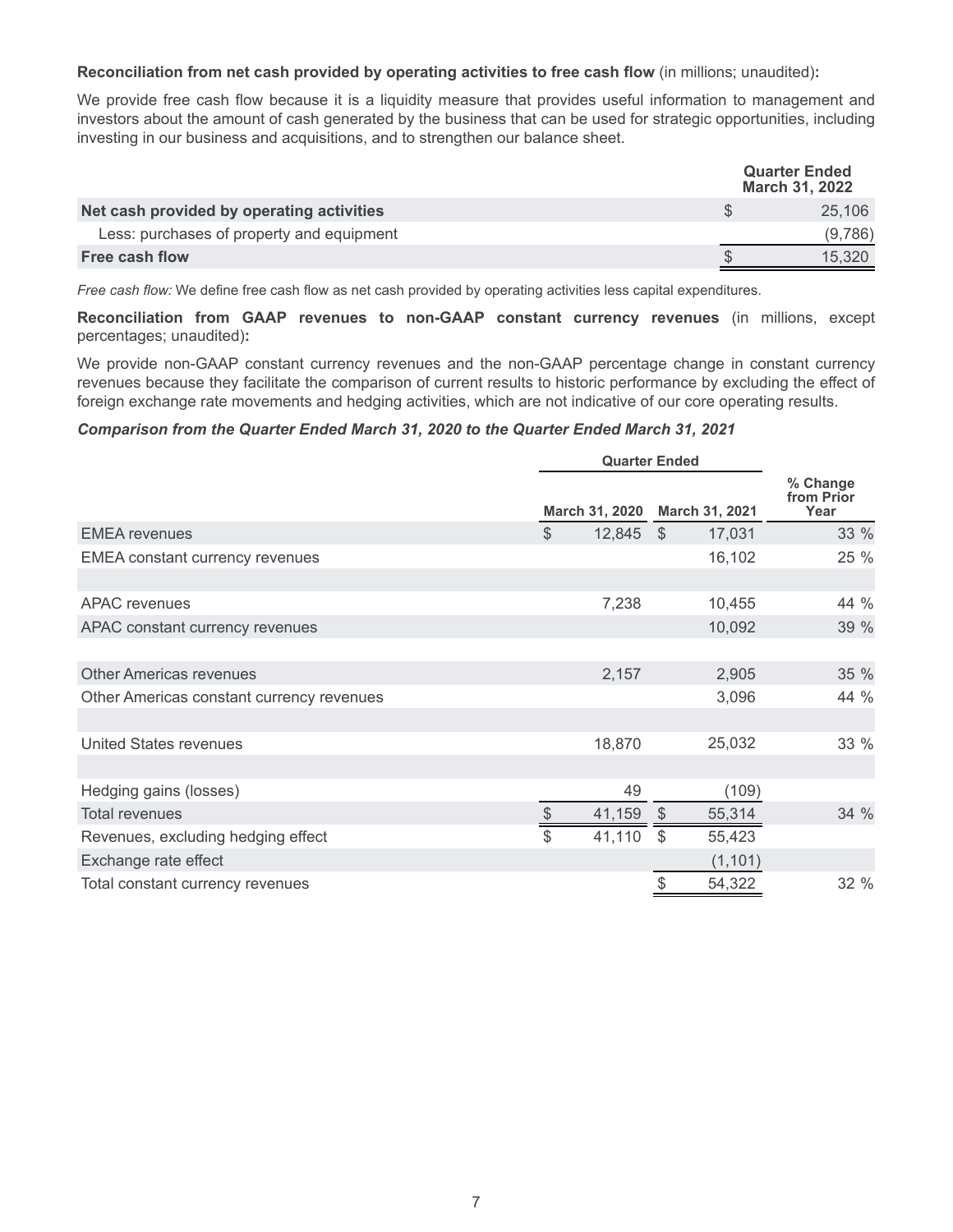## *Comparison from the Quarter Ended March 31, 2021 to the Quarter Ended March 31, 2022*

|                                           | <b>Quarter Ended</b> |                |               |                |                                |
|-------------------------------------------|----------------------|----------------|---------------|----------------|--------------------------------|
|                                           |                      | March 31, 2021 |               | March 31, 2022 | % Change<br>from Prior<br>Year |
| <b>EMEA</b> revenues                      | $\mathbb{S}$         | 17,031         | $\mathbb{S}$  | 20,317         | 19 %                           |
| <b>EMEA</b> constant currency revenues    |                      |                |               | 21,628         | 27%                            |
|                                           |                      |                |               |                |                                |
| APAC revenues                             |                      | 10,455         |               | 11,841         | 13 %                           |
| APAC constant currency revenues           |                      |                |               | 12,440         | 19 %                           |
|                                           |                      |                |               |                |                                |
| <b>Other Americas revenues</b>            |                      | 2,905          |               | 3,842          | 32 %                           |
| Other Americas constant currency revenues |                      |                |               | 3,923          | 35 %                           |
|                                           |                      |                |               |                |                                |
| United States revenues                    |                      | 25,032         |               | 31,733         | 27 %                           |
|                                           |                      |                |               |                |                                |
| Hedging gains (losses)                    |                      | (109)          |               | 278            |                                |
| <b>Total revenues</b>                     | \$                   | 55,314         | $\sqrt[6]{3}$ | 68,011         | 23 %                           |
| Revenues, excluding hedging effect        | \$                   | 55,423         | \$            | 67,733         |                                |
| Exchange rate effect                      |                      |                |               | 1,991          |                                |
| Total constant currency revenues          |                      |                | \$            | 69,724         | 26 %                           |

## *Comparison from the Quarter Ended December 31, 2021 to the Quarter Ended March 31, 2022*

|                                           |                       | <b>Quarter Ended</b> |          |                |                                   |
|-------------------------------------------|-----------------------|----------------------|----------|----------------|-----------------------------------|
|                                           |                       | December 31,<br>2021 |          | March 31, 2022 | % Change<br>from Prior<br>Quarter |
| <b>EMEA</b> revenues                      | $\mathcal{S}$         | 23,153               | <b>S</b> | 20,317         | (12)%                             |
| <b>EMEA</b> constant currency revenues    |                       |                      |          | 20,836         | $(10)\%$                          |
|                                           |                       |                      |          |                |                                   |
| APAC revenues                             |                       | 12,732               |          | 11,841         | (7)%                              |
| APAC constant currency revenues           |                       |                      |          | 11,975         | $(6)\%$                           |
|                                           |                       |                      |          |                |                                   |
| <b>Other Americas revenues</b>            |                       | 4,447                |          | 3,842          | (14)%                             |
| Other Americas constant currency revenues |                       |                      |          | 3,854          | (13)%                             |
|                                           |                       |                      |          |                |                                   |
| United States revenues                    |                       | 34,790               |          | 31,733         | (9)%                              |
|                                           |                       |                      |          |                |                                   |
| Hedging gains (losses)                    |                       | 203                  |          | 278            |                                   |
| <b>Total revenues</b>                     | $\boldsymbol{\theta}$ | 75,325               | \$       | 68,011         | $(10)\%$                          |
| Revenues, excluding hedging effect        | \$                    | 75,122               | \$       | 67,733         |                                   |
| Exchange rate effect                      |                       |                      |          | 665            |                                   |
| Total constant currency revenues          |                       |                      | \$       | 68,398         | (9)%                              |

*Non-GAAP constant currency revenues and percentage change*: We define non-GAAP constant currency revenues as total revenues excluding the effect of foreign exchange rate movements and hedging activities, and we use it to determine the constant currency revenue percentage change on year-on-year and quarter-on-quarter basis. Non-GAAP constant currency revenues are calculated by translating current quarter revenues using prior period exchange rates and excluding any hedging effect recognized in the current quarter. Constant currency revenue percentage change is calculated by determining the increase in current quarter non-GAAP constant currency revenues over prior period revenues, excluding any hedging effect recognized in the prior period.